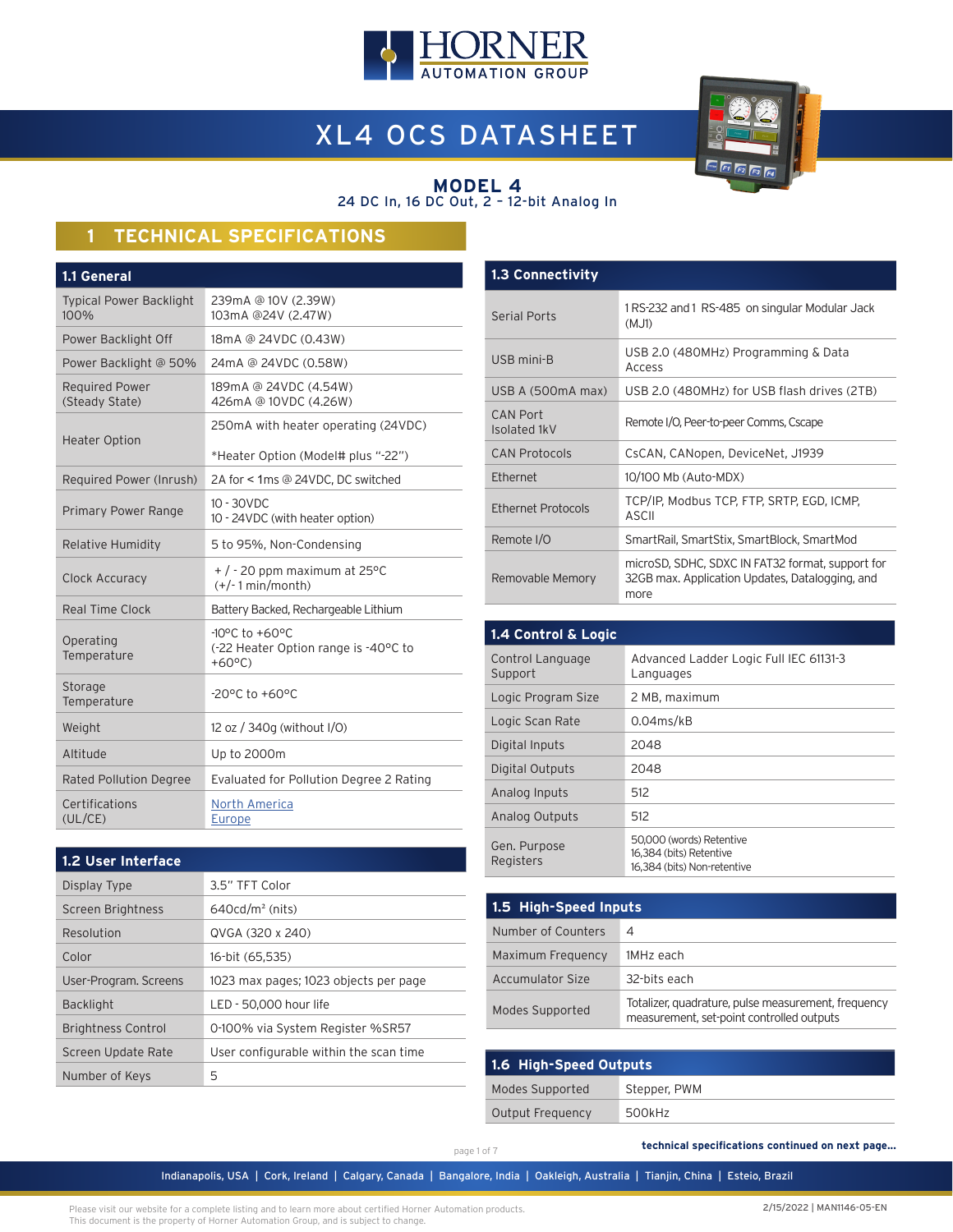

# **technical specifications continued...**

| 1.7 Digital DC Inputs                     |                   |                                             |
|-------------------------------------------|-------------------|---------------------------------------------|
| Inputs per Module                         |                   | 24 Including 4 Config-<br>urable HSC Inputs |
| Commons per Module                        |                   |                                             |
| Input Voltage Range                       |                   | 12VDC / 24VDC                               |
| Absolute Max. Voltage                     |                   | 30VDC Max.                                  |
| Input Impedance                           |                   | $10k\Omega$                                 |
| <b>Input Current</b>                      | Positive<br>Logic | <b>Negative</b><br>Logic                    |
| <b>Upper Threshold</b><br>Lower Threshold | 0.8mA<br>0.3mA    | $-1.6mA$<br>$-2.1mA$                        |
| Max. Upper Threshold                      |                   | 8VDC                                        |
| Min. Lower Threshold                      |                   | 3VDC                                        |
| OFF to ON Response                        |                   | 1ms                                         |
| ON to OFF Response                        |                   | 1 <sub>ms</sub>                             |
| <b>High Speed Counter</b><br>Max Freg*    |                   | 1MHz                                        |

**\*See I/O info below for detail regarding HSC and PWM**

| 1.8 Digital DC Outputs                       |                                              |  |
|----------------------------------------------|----------------------------------------------|--|
| Outputs per Module                           | 16 Including 2 Config-<br>urable PWM Outputs |  |
| Commons per Module                           | 1                                            |  |
| Output Type                                  | Sourcing / $10k\Omega$ Pull-<br>Down         |  |
| <b>Output Frequency</b>                      | 500kHz                                       |  |
| Absolute Max. Voltage                        | 28VDC Max.                                   |  |
| <b>Output Protection</b>                     | <b>Short Circuit</b>                         |  |
| Max. Output Current/Point                    | 0.5A                                         |  |
| Max. Total Current                           | 4A Continuous                                |  |
| Max. Output Supply<br>Voltage                | 30VDC                                        |  |
| Min. Output Supply<br>Voltage                | 10VDC                                        |  |
| Max. Voltage Drop at<br><b>Rated Current</b> | $0.25$ VDC                                   |  |
| Max. Inrush Current                          | 650mA per Channel                            |  |
| Min. Load                                    | None                                         |  |
| OFF to ON Response                           | 1ms                                          |  |
| ON to OFF Response                           | 1ms                                          |  |
| <b>Output Characteristics</b>                | <b>Current Sourcing</b><br>(Pos. Logic)      |  |
| <b>PWM Out</b>                               | $\approx$ 5kHz                               |  |
| Rise Time                                    | 50 - 115µs                                   |  |
| Fall Time                                    | $8-20\mu s$                                  |  |

| 1.9 Analog Inputs                               |                                                                           |
|-------------------------------------------------|---------------------------------------------------------------------------|
| Number of Channels                              | $\mathcal{P}$                                                             |
| Input Ranges                                    | $0 - 10$ VDC<br>$0 - 20mA$<br>$4 - 20mA$                                  |
| Safe Input Range                                | $-0.5V$ to $+12V$                                                         |
| Input Impedance<br>(Clamped @ -0.5VDC to 12VDC) | Current Mode: 1000<br>Voltage Mode:<br>500 $k\Omega$                      |
| Nominal Resolution                              | 12 Bits                                                                   |
| %AI full scale                                  | 0V, 20mA, 100mV:<br>32,000 counts full<br>scale                           |
| Max. Over-Current                               | 35mA                                                                      |
| <b>Conversion Speed</b>                         | All channels converted<br>once per ladder scan                            |
| Max. Error @25°C<br>(excluding zero)            | 4-20mA 1.00%<br>0-20mA 1.00%<br>0-10VDC 0.50%                             |
| Filtering                                       | 160Hz hash (noise) filter<br>1-128 scan digital running<br>average filter |

**Port Pins** 

DESCRIPTION Frame Ground Input Power Supply Ground Input Power Supply Voltage

# **2 CONTROLLER OVERVIEW**

### **2.1 - Port Connectors**





**5**

 $|C \in$ 





### 1. Touchscreen

- 2. Function Keys
- 3. High Capacity microSD Slot 4. Configuration Switches
- 5. USB Mini-B Port
- 6. Wide-Range DC Power
- 7. CAN Port
- 8. Ethernet LAN Port
- 9. USB A Port
- 10. RS232/RS485 Serial Port

NOTE: See Precaution #12 on page 6 about USB and grounding.

This document is the property of Horner Automation Group, and is subject to change.

Please visit our website for a complete listing and to learn more about certified Horner Automation products.

## **2.2 - Power Wiring**

| <b>Primary Power</b> |        |  |
|----------------------|--------|--|
| <b>PIN</b>           | SIGNAL |  |
|                      | Ground |  |
| $\mathcal{P}$        | DC-    |  |
|                      | $DC+$  |  |

#### DC Input / Frame

Solid/Stranded Wire: 12-24 awg (2.5-0.2mm). Strip Length: 0.28" (7mm).

Torque Rating: 4.5 – 7 in-lbs (0.50 – 0.78 N-m). DC- is internally connected to I/O V-, but is isolated from CAN V-.

A Class 2 power supply must be used.

#### POWER UP

- 1. Attach included ferrite core with a minimum
- of two turns of the DC+ and DC- signals from the
- DC supply that is powering the controller.
- 2. Connect to Earth Ground
- 3. Apply recommended power.



page 2 of 7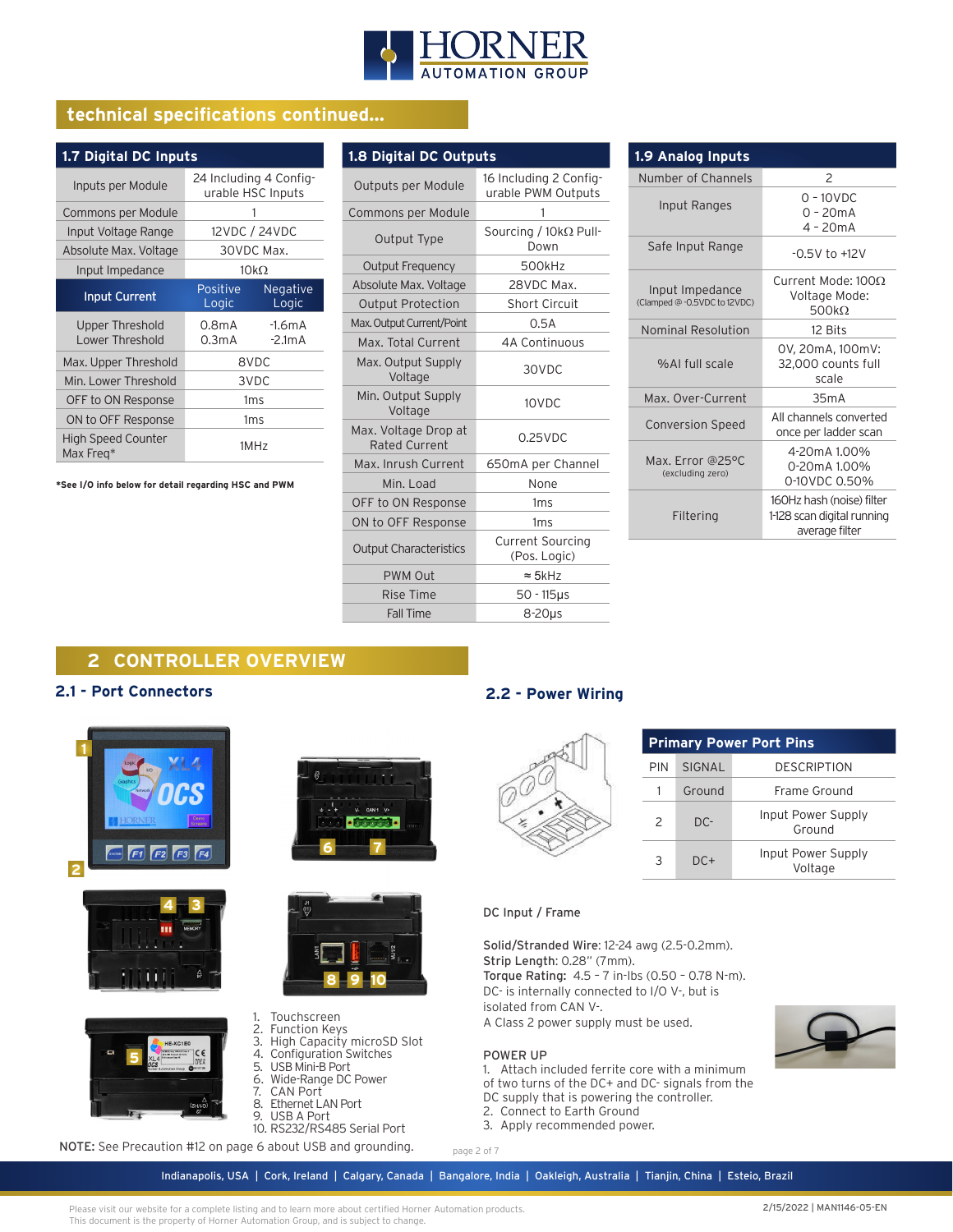

# **3 WIRING: INPUTS AND OUTPUTS**

## **3.1 - Digital Input & Output Information**



Digital inputs may be wired in either a Positive Logic or Negative Logic fashion as shown. The setting in the Cscape Hardware Configuration for the Digital Inputs must match the wiring used in order for the correct input states to be registered. No jumper settings are required for XL4. When used as a normal input and not for high speed functions, the state of the input is reflected in registers %I1 – %I12.

Digital inputs may alternately be specified for use with High Speed Counter functions, also found in the Hardware Configuration for Digital Inputs. Refer to the XL4 User Manual [MAN0964] for full details.

## **3.2 - Analog Input Information**

Raw input values for channels 1 - 2 are found in the registers as Integertype data with a range from 0 – 32000.

Analog inputs may be filtered digitally with the Filter Constant found in the Cscape Hardware Configuration for Analog Inputs. Valid filter values are 0 – 7 and act according to the following chart.



| <b>Data Values</b> |                          |  |
|--------------------|--------------------------|--|
| <b>INPUT MODE:</b> | DATA FORMAT. 12-bit INT: |  |
| 0-20mA, 4-20mA     | 0-32000                  |  |
| $0-10V$            | 0-32000                  |  |

## **3.3 - Jumper Setting Details**



**NOTE:** The Cscape Module Configuration must match the selected I/O (JP) jumper settings. Cscape Path: **Controller > Hardware Configuration > Local I/O > Config > Module Setup > Analog In**

**NOTE:** When using JP3 (A1-A2), each channel can be independently configured. Back Panel Torque Rating for XL4: 3.5 - 4.0 in-lbs (0.40 - 0.45 N-m)

## **3.4 - Wiring Connectors**

## **J1 - Orange - Digital In / Analog In**







### 20mA Analog In - Self Powered



Indianapolis, USA | Cork, Ireland | Calgary, Canada | Bangalore, India | Oakleigh, Australia | Tianjin, China | Esteio, Brazil

0-10VDC IN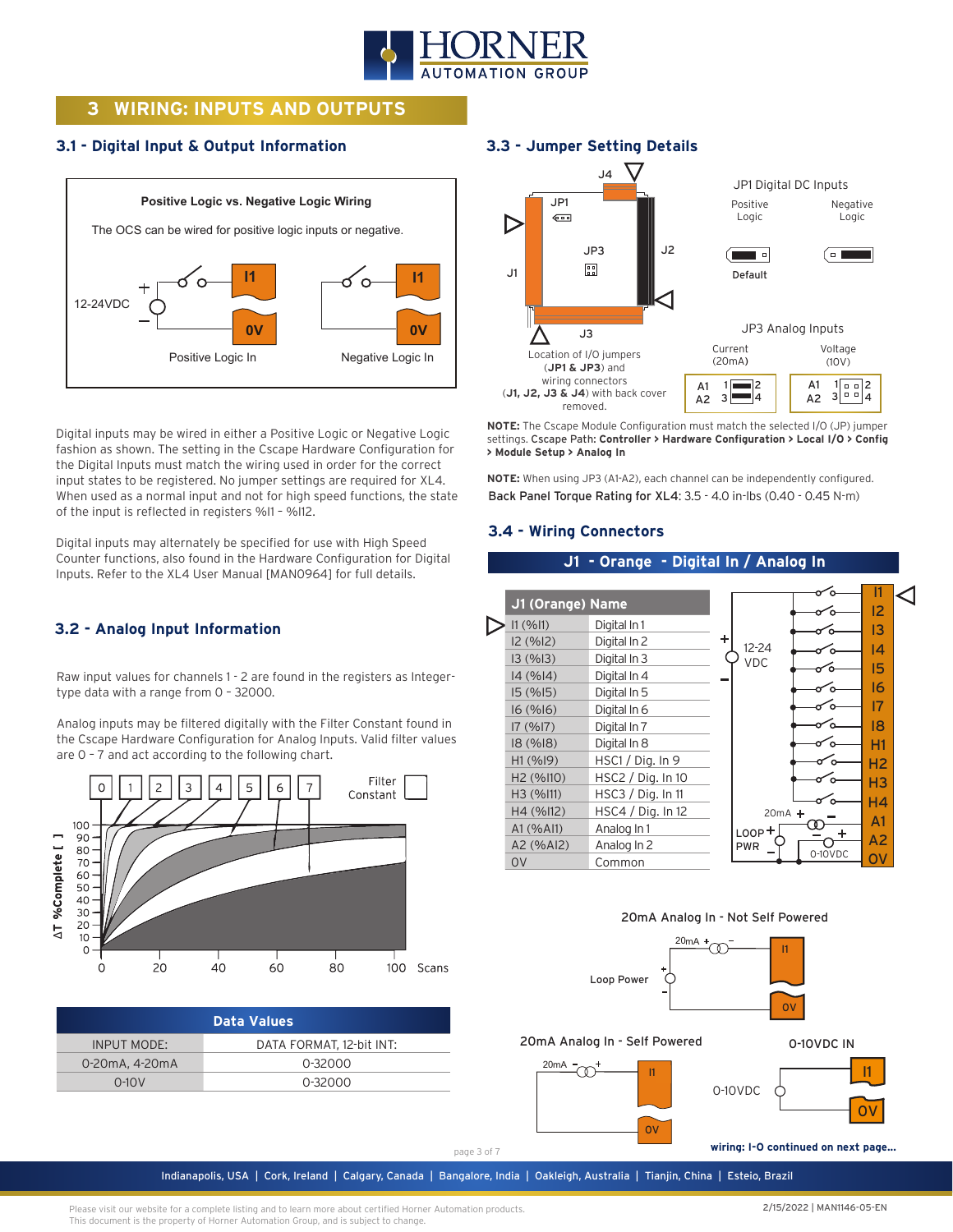

## **wiring: I-O continued...**

## **J2 - Digital Out**

| J2 (Black) Name |                   |
|-----------------|-------------------|
| 0V              | Common            |
| $V +$           | V+                |
| NС              | No Connect        |
| Q12 (%Q12)      | Digital Out 12    |
| Q11 (%Q11)      | Digital Out 11    |
| Q10 (%Q10)      | Digital Out 10    |
| Q9 (%Q9)        | Digital Out 9     |
| Q8 (%Q8)        | Digital Out 8     |
| Q7 (%Q7)        | Digital Out 7     |
| Q6 (%Q6)        | Digital Out 6     |
| Q5 (%Q5)        | Digital Out 5     |
| Q4 (%Q4)        | Digital Out 4     |
| Q3(%Q3)         | Digital Out 3     |
| Q2 (%Q2)        | Dig.Out 2/PWM2    |
| Q1(%Q1)         | Dig. Out 1 / PWM1 |
|                 |                   |

| ٠<br>V+<br>Q13<br>LOAD<br>Q12<br>OAD<br>+<br>Q11<br>LOAD<br>Q1O<br><b>LOAD</b><br>Q9<br><b>LOAD</b><br>۰<br>Q8<br>LOAD<br>Q7<br>LOAD<br>Ł<br>Q6<br>LOAD<br>$\ddot{}$<br>Q5<br>LOAD<br>٠<br>Q4<br>LOAD<br>÷<br>$\overline{Q3}$<br>LOAD<br>$\overline{Q}$<br>LOAD | 30VDC<br>10 <sup>1</sup> | OV |  |
|-----------------------------------------------------------------------------------------------------------------------------------------------------------------------------------------------------------------------------------------------------------------|--------------------------|----|--|
|                                                                                                                                                                                                                                                                 |                          |    |  |
|                                                                                                                                                                                                                                                                 |                          |    |  |
|                                                                                                                                                                                                                                                                 |                          |    |  |
|                                                                                                                                                                                                                                                                 |                          |    |  |
|                                                                                                                                                                                                                                                                 |                          |    |  |
|                                                                                                                                                                                                                                                                 |                          |    |  |
|                                                                                                                                                                                                                                                                 |                          |    |  |
|                                                                                                                                                                                                                                                                 |                          |    |  |
|                                                                                                                                                                                                                                                                 |                          |    |  |
|                                                                                                                                                                                                                                                                 |                          |    |  |
|                                                                                                                                                                                                                                                                 |                          |    |  |
|                                                                                                                                                                                                                                                                 |                          |    |  |
|                                                                                                                                                                                                                                                                 |                          |    |  |
|                                                                                                                                                                                                                                                                 | LOAD                     | Q1 |  |

### **J4 - Orange**

Positive Logic / Digital Out

| J4 (Orange) Name |                |  |
|------------------|----------------|--|
| Q14 (%Q14)       | Digital Out 14 |  |
| Q15 (%Q15)       | Digital Out 15 |  |
| Q16 (%Q16)       | Digital Out 16 |  |
|                  |                |  |



# **4 COMMUNICATIONS**

## **4.1 - CAN Communications**



| <b>CAN Pin Assignments</b> |               |                       |  |
|----------------------------|---------------|-----------------------|--|
| PIN                        | <b>SIGNAL</b> | <b>DESCRIPTION</b>    |  |
|                            | $V -$         | CAN Ground - Black    |  |
| $\overline{2}$             | CN L          | CAN Data Low - Blue   |  |
| з                          | <b>SHLD</b>   | Shield Ground - None  |  |
| 4                          | CMH           | CAN Data High - White |  |
| 5                          | $V + (NC)$    | No Connect - Red      |  |

#### CAN

I13 I14 I15 I16 I17 I18 I19 I20 I21 I22 I23 I24 0V

◁

ō

.<br>C

Solid/Stranded Wire: 12-24 awg (2.5-0.2mm).

Strip Length: 0.28" (7mm).

Locking spring-clamp, two-terminators per conductor.

Torque, Terminal Hold-Down Screws: 4.5 – 7 in-lbs (0.50 – 0.78 N-m).

V+ pin is not internally connected, the SHLD pin is connected to Earth ground via a 1MΩ resistor and 10 nF capacitor.

## **4.2 - Ethernet Communications**



Green LED indicates link – when illuminated, data communication is available.

Yellow LED indicates activity – when flashing, data is in transmission.

#### **Wiring Details:**

**J3 (Orange) Name**  $\sum$  113 (%113) Digital In 13 I14 (%I14) Digital In 14 I15 (%I15) Digital In 15 I16 (%I16) Digital In 16 I17 (%I17) Digital In 17 I18 (%I18) Digital In 18 I19 (%I19) Digital In 19 I20 (%I20) Digital In 20 I21 (%I21) Digital In 21 I22 (%I22) Digital In 22 I23 (%I23) Digital In 23 I24 (%I24) Digital In 24 0V Common

Solid/Stranded Wire: 12-24 awg (2.5-0.2mm<sup>2</sup>).

Strip Length: 0.28" (7mm).

Torque, Terminal Hold-Down Screws: 4.5 – 7 in-lbs (0.50 – 0.78 N-m).

 $12-24$  + VDC

**J3 - Orange - Positive Logic / Digital In**

page 4 of 7

 **communications continued on next page...**

Indianapolis, USA | Cork, Ireland | Calgary, Canada | Bangalore, India | Oakleigh, Australia | Tianjin, China | Esteio, Brazil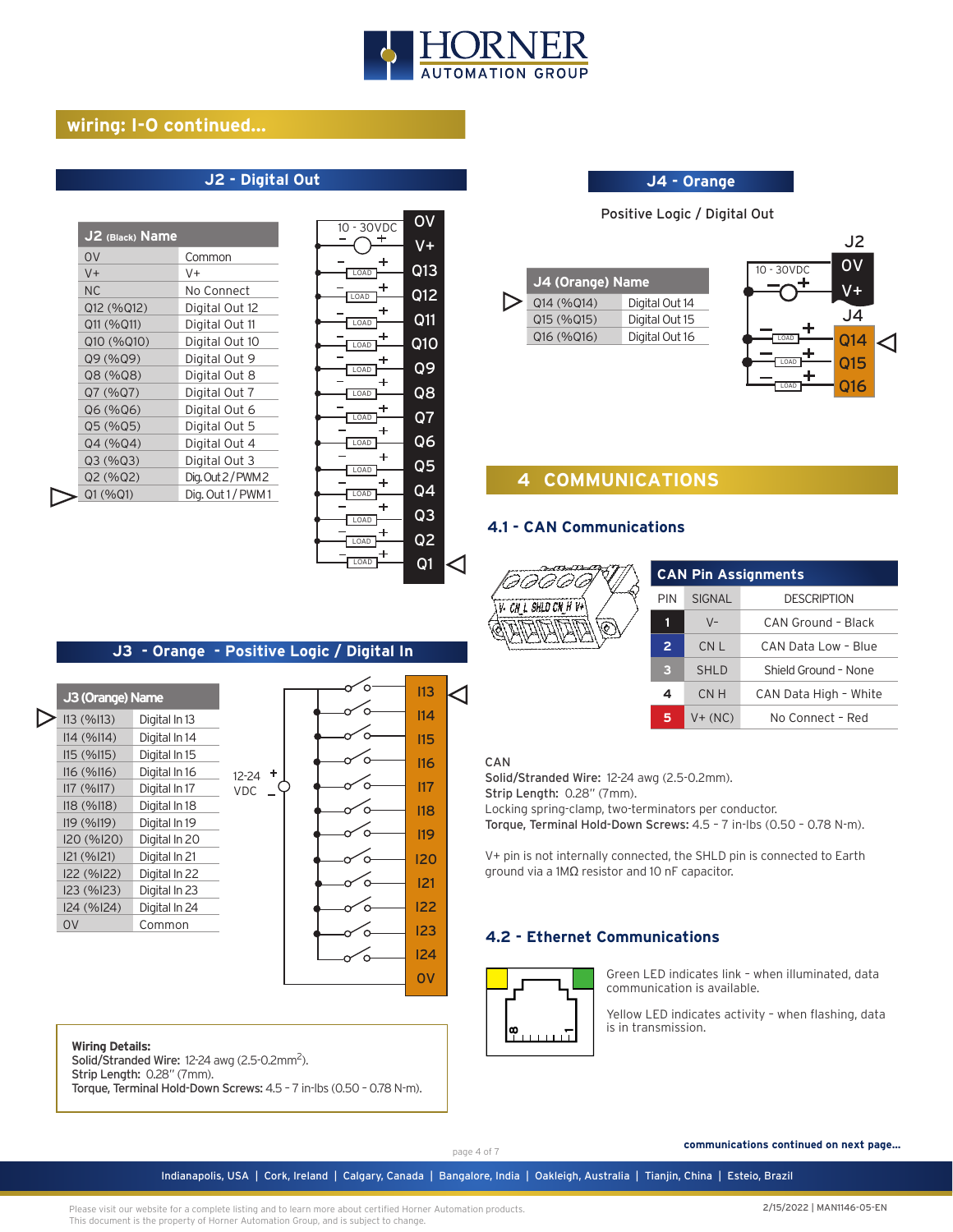

## **communications continued...**

## **4.3 - Serial Communications**



#### **MJ1/2 SERIAL PORTS**

Two Serial Ports on One Module Jack (8posn) **MJ1:** RS-232 w/Full Handshaking

**MJ2:** RS-485 Half-Duplex

| <b>MJ1 PINS</b> |               | <b>MJ2 PINS</b>  |               |                  |
|-----------------|---------------|------------------|---------------|------------------|
| <b>PIN</b>      | <b>SIGNAL</b> | <b>DIRECTION</b> | <b>SIGNAL</b> | <b>DIRECTION</b> |
| 8               | <b>TXD</b>    | <b>OUT</b>       |               |                  |
| 7               | <b>RXD</b>    | IN               |               |                  |
| 6               | <b>OV</b>     | GROUND           | <b>OV</b>     | <b>GROUND</b>    |
| 5               | +5V @ 60mA    | <b>OUT</b>       | +5V @ 60mA    | <b>OUT</b>       |
| $\overline{4}$  | <b>RTS</b>    | <b>OUT</b>       |               |                  |
| 3               | <b>CTS</b>    | IN               |               |                  |
| 2               |               |                  | $RX - / TX -$ | IN / OUT         |
|                 |               |                  | $RX+ / TX+$   | IN / OUT         |

Attach optional ferrite core with a minimum of two turns of serial cable. See website for more details. [Part #: HE-FBD001]

## **4.4 - Dip Switches**



The DIP switches are used to provide a built-in termination to the MJ2 port if needed. The termination for these ports should only be used if this device is located at either end of the multidrop/ daisy-chained RS-485 network.

| <b>DIP SWITCHES</b> |                         |                   |                |
|---------------------|-------------------------|-------------------|----------------|
| <b>PIN</b>          | <b>NAMF</b>             | <b>FUNCTION</b>   | <b>DEFAULT</b> |
|                     | M.J1 RS-485 Termination | $ON = Terminated$ | OFF            |
|                     | Spare                   | Always OFF        | OFF            |
|                     | <b>Factory Use</b>      | <b>Always OFF</b> | OFF            |

## **5 BUILT-IN I/O for Model 4**

All XL4 models (except the Model 0) feature built-in I/O. The I/O is mapped into OCS Register space, in three separate areas – Digital/Analog I/O, High-Speed Counter I/O, and High-Speed Output I/O. Digital/Analog I/O location is fixed starting at 1, but the high-speed counter and highspeed output references may be mapped to any open register location. For more details, see the XL4 OCS User's Manual [MAN0964].

| <b>Digital and Analog I/O Functions</b> |           |  |
|-----------------------------------------|-----------|--|
| Digital Inputs                          | $%11-24$  |  |
| Reserved                                | $%125-31$ |  |
| <b>ESCP Alarm</b>                       | %132      |  |
| Digital Outputs                         | %01-16    |  |
| Reserved                                | %017-24   |  |
| Analog Inputs                           | $%$ AI1-2 |  |
| Reserved                                | $%A13-12$ |  |
| Analog Outputs                          | n/a       |  |
| Reserved                                | %A01-8    |  |

# **6 ANALOG IN TRANZORB FAILURE**

A common cause of Analog Input Tranzorb Failure on Analog Inputs Model 2, 3, 4 & 5: If a 4- 20mA circuit is initially wired with loop power, but without a load, the Analog input could see 24VDC. This is higher than the rating of the tranzorb. This can be solved by NOT connecting loop power prior to load connection, or by installing a low-cost PTC in series between the load and analog input.



page 5 of 7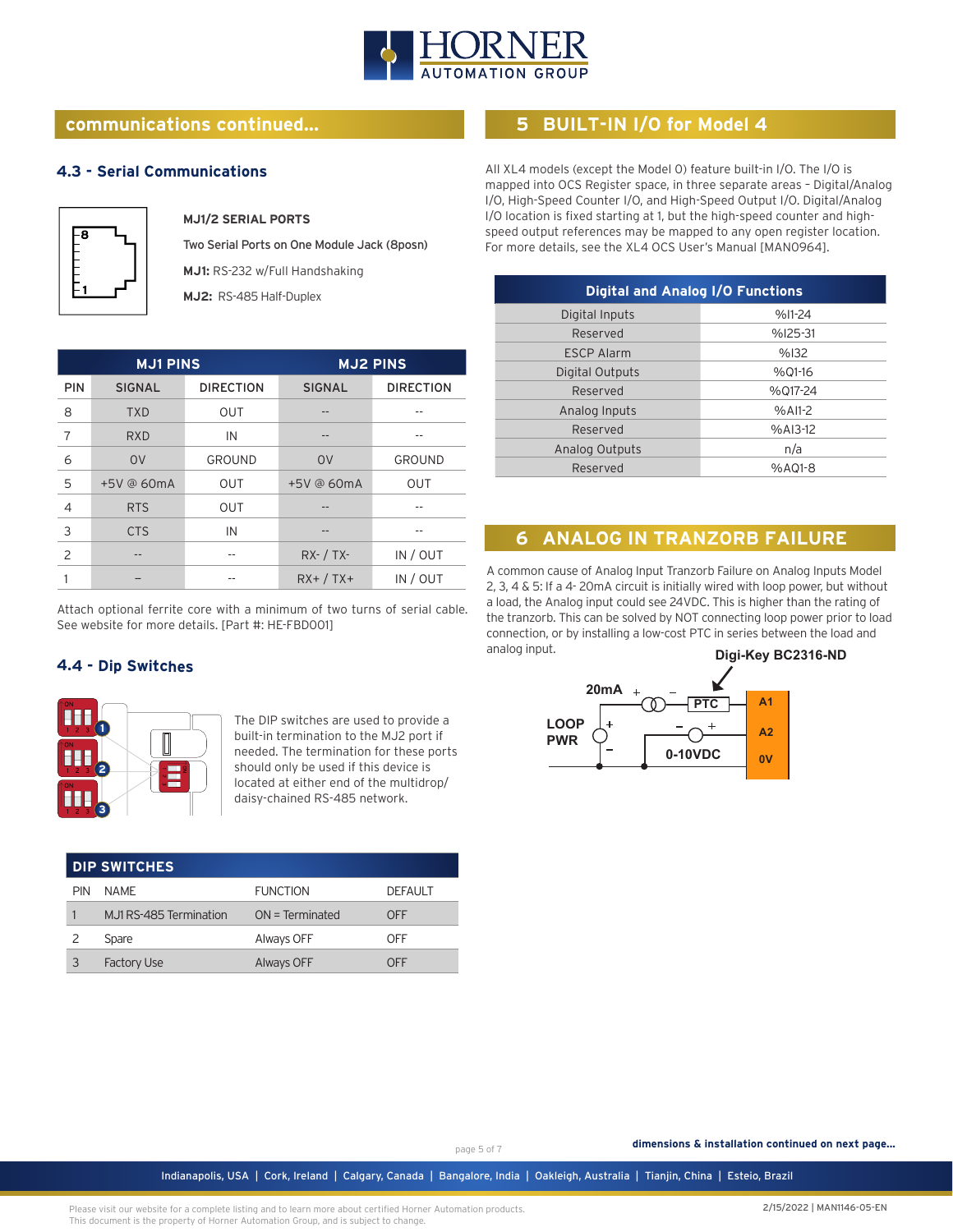

# **7 DIMENSIONS & INSTALLATION**

## **7.1 - Dimensions**



\* +/- 0.1mm cutout tolerance

#### **7.2 - Installation Procedure**

- The XL4 utilizes a clip installation method to ensure a robust and watertight seal to the enclosure. Please follow the steps below for the proper installation and operation of the unit.
- This equipment is suitable for Class I, Division 2, Groups A, B, C and D or non-hazardous locations only.
- Digital outputs shall be supplied from the same source as the operator control station.
- Jumpers on connector JP1 shall not be removed or replaced while the circuit is live unless the area is known to be free of ignitable concentrations of flammable gases or vapors.
- 1. Carefully locate an appropriate place to mount the XL4. Be sure to leave enough room at the top of the unit for insertion and removal of the microSD™ card.
- 2. Carefully cut the host panel per the diagram, creating a 92mm x 92mm +/-0.1mm opening into which the XL4 may be installed. If the opening is too large, water may leak into the enclosure, potentially damaging the unit. If the opening is too small, the OCS may not fit through the hole without damage.
- 3. Remove any burrs and or sharp edges and ensure the panel is not warped in the cutting process.
- 4. Remove all Removable Terminals from the XL4. Insert the XL4 through the panel cutout (from the front). The gasket must be between the host panel and the XL4.
- 5. Install and tighten the four mounting clips (provided in the box) until the gasket forms a tight seal
- NOTE: Max torque is 0.8 to 1.13Nm, 7 to 10 in-lbs. 6. Reinstall the XL4 I/O Removable Terminal Blocks. Connect communications cables to the serial port, USB ports, Ethernet port, and CAN port as required.

## **XL4 User Manual [MAN0964]**

The User Manual includes extensive information on:

- Built-in I/O
- Common %S & %SR Registers
- HSC/PWM/Totalizer/Quadrature & Accumulator Registers
- Resource Limits